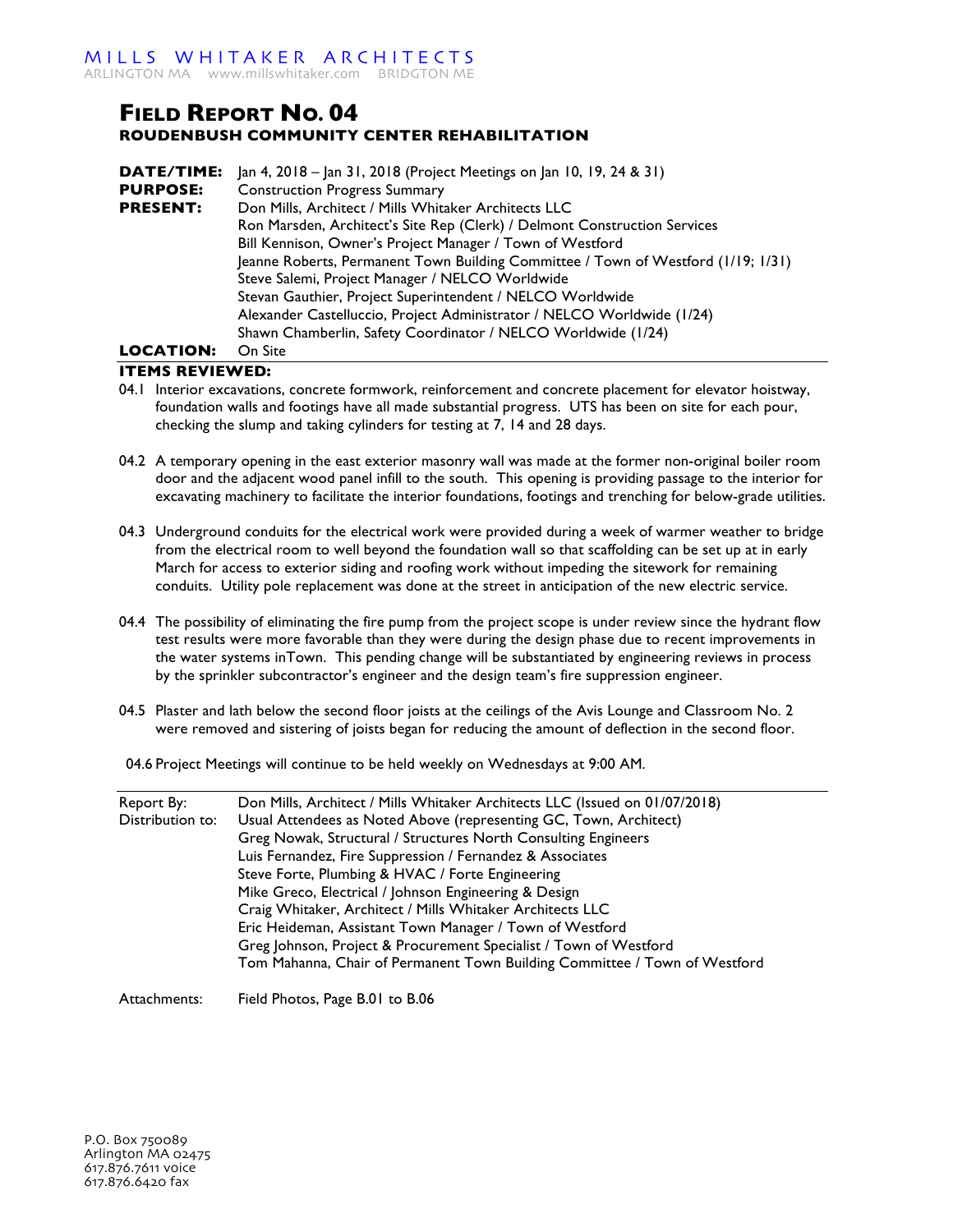

WESTFORD ROUDENBUSH COMMUNITY CENTER REHABILITATION FIELD REPORT NO. 04

Mills Whitaker Architects LLC Page B.01 **Photo ID** *180110-IMG\_7659.jpg*

**Photo ID** *180110-IMG\_7642.jpg*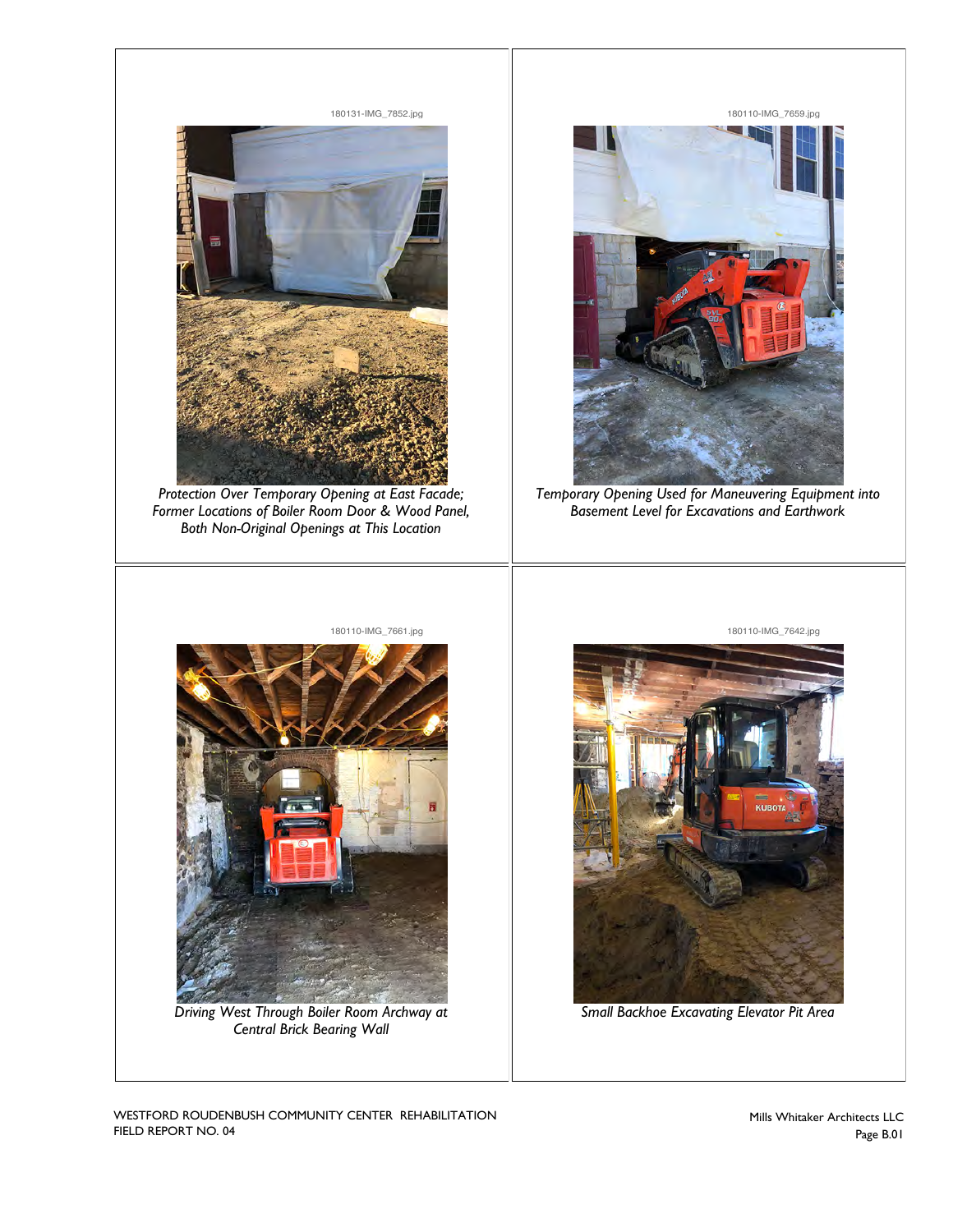

180131-IMG\_7851.jpg

*Protection Draped Over Temporary Excavation for Underground Electrical Conduits to Interior; Trough for Redirecting Water from Rain Leader*

20180126\_133146.jpg



20180126\_110225.jpg

**Photo ID** *20180126\_110225.jpg*

**Photo ID** *180131-IMG\_7850.jpg*

*Underground Main Ductbank for Electrical Service at Formerly Concealed Masonry Infill Area Below Window*

180131-IMG\_7850.jpg



*Concrete Encasement at Foundation Wall for Protection of Underground Electrical Conduits Prior to Infill of Exterior Masonry Wall*



*Underground Conduit to Emergency Panel and Automatic Transfer Switches at Electrical Room Below Intact Portion of Exterior Masonry Wall*

WESTFORD ROUDENBUSH COMMUNITY CENTER REHABILITATION FIELD REPORT NO. 04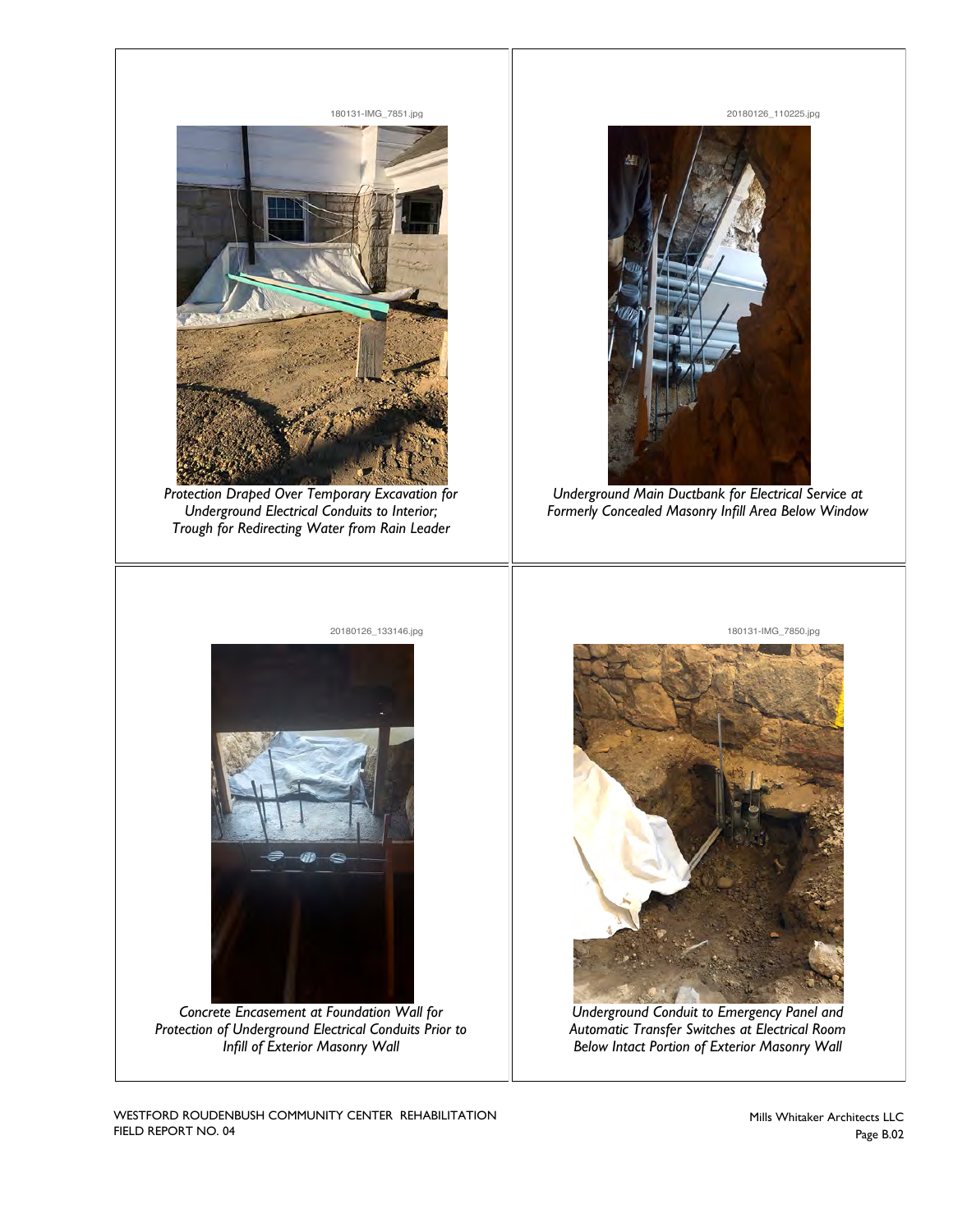

180131-IMG\_7847.jpg

*Southern Half of Elevator Pit From East*

180131-IMG\_7846.jpg

**Photo ID** *180131-IMG\_7846.jpg*

**Photo ID** *180131-IMG\_7848.jpg*



*Northern Half of Elevator Pit from East*



**Photo ID** *180110-IMG\_7644.jpg* 180131-IMG\_7848.jpg

*E/W Footing for Posts Up from Boiler Room Passageway*

WESTFORD ROUDENBUSH COMMUNITY CENTER REHABILITATION FIELD REPORT NO. 04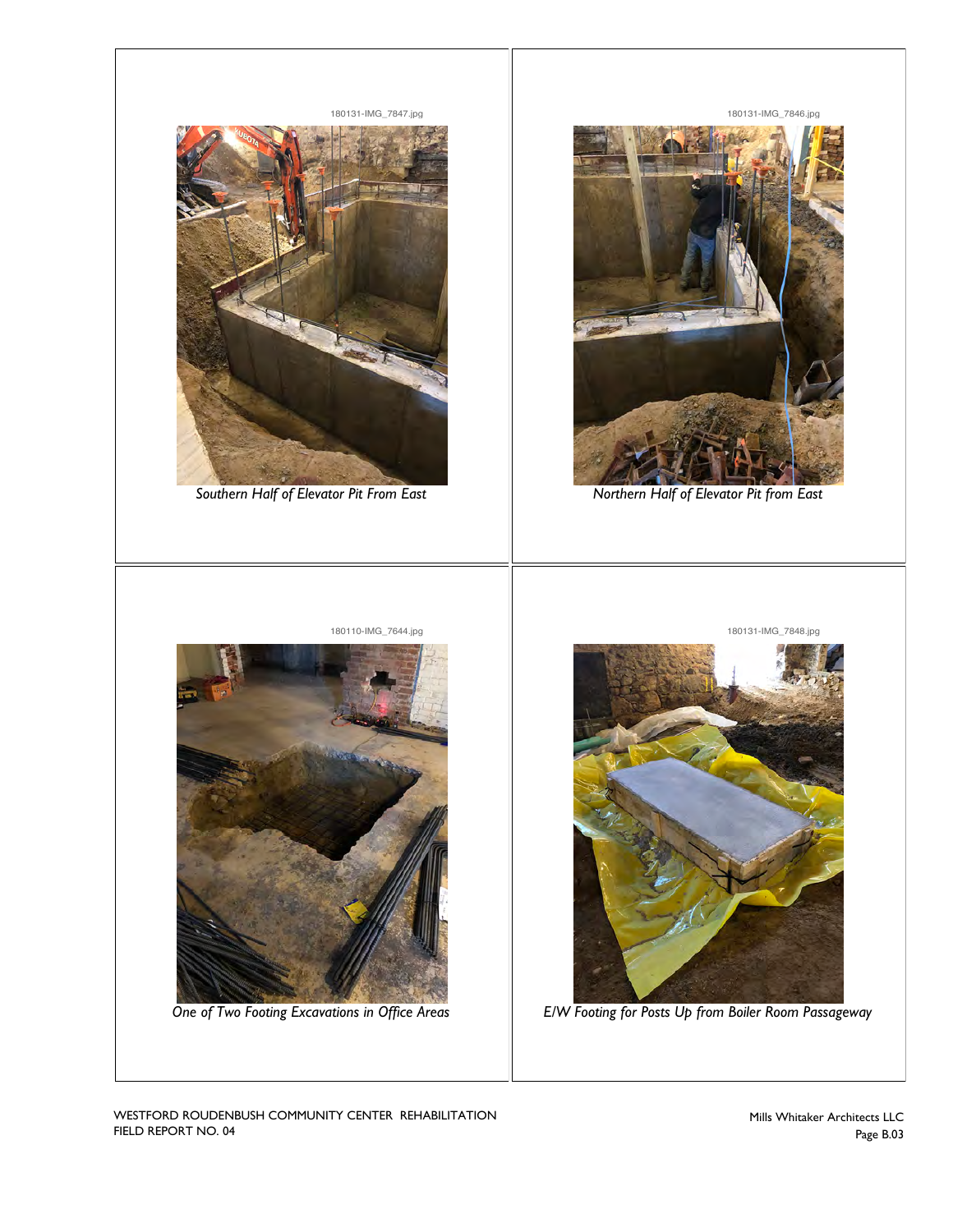

*East End of Lower Lobby Opening to Gym at Top of Former Interior Ramp*

180110-IMG\_7648.jpg

**Photo ID** *180110-IMG\_7648.jpg*

**Photo ID** *180110-IMG\_7647.jpg*



*West End of Lower Lobby Opening at Former Exterior Granite Wall Prior to Gym Addition*



*South End of Temporary Opening at East Facade; Joists Mortise into 8" x 11" Original Timber Sill*



*Former Granite Stairs Removed from West Entry to Basement Level Adjacent to West Stair*

WESTFORD ROUDENBUSH COMMUNITY CENTER REHABILITATION FIELD REPORT NO. 04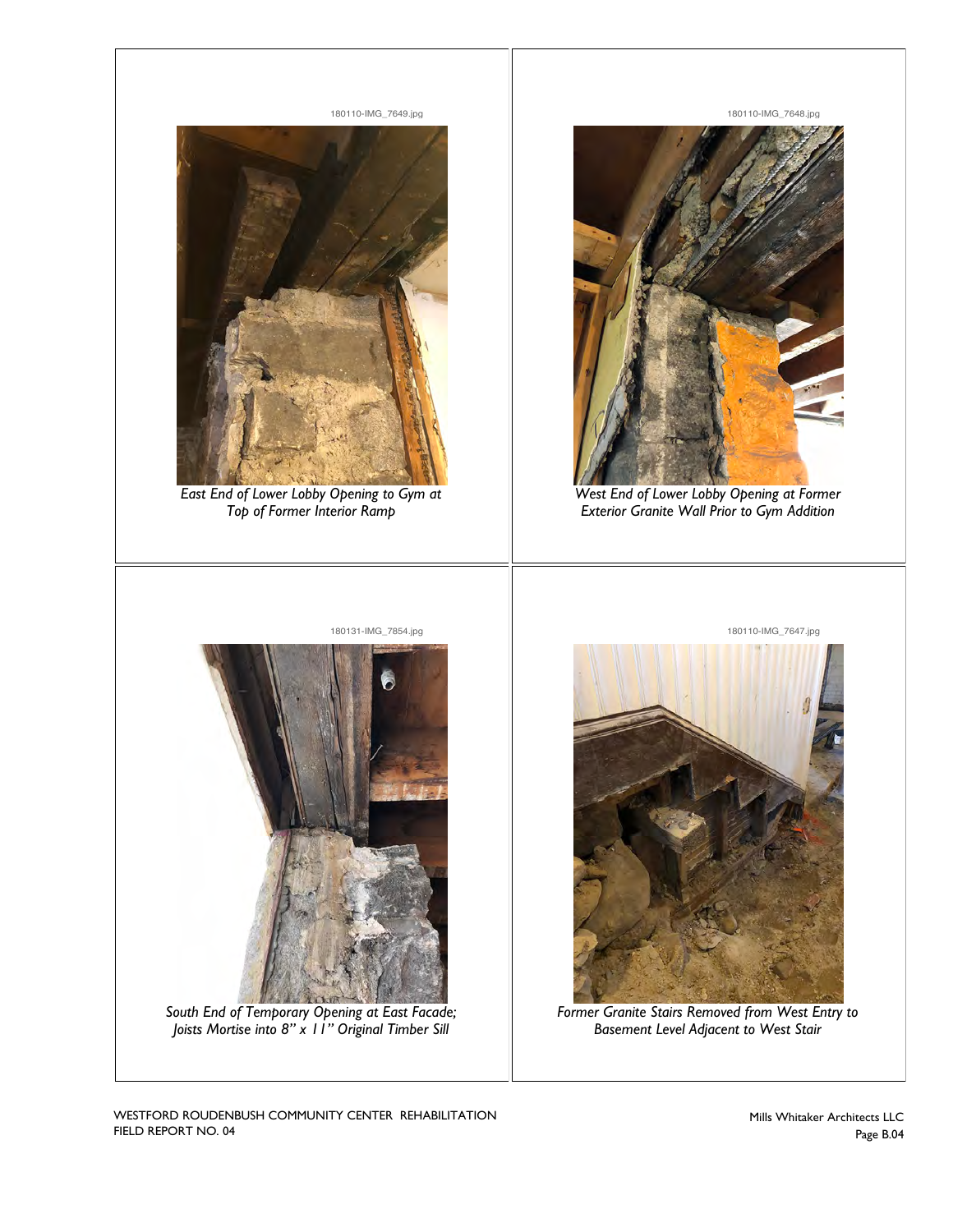

WESTFORD ROUDENBUSH COMMUNITY CENTER REHABILITATION FIELD REPORT NO. 04